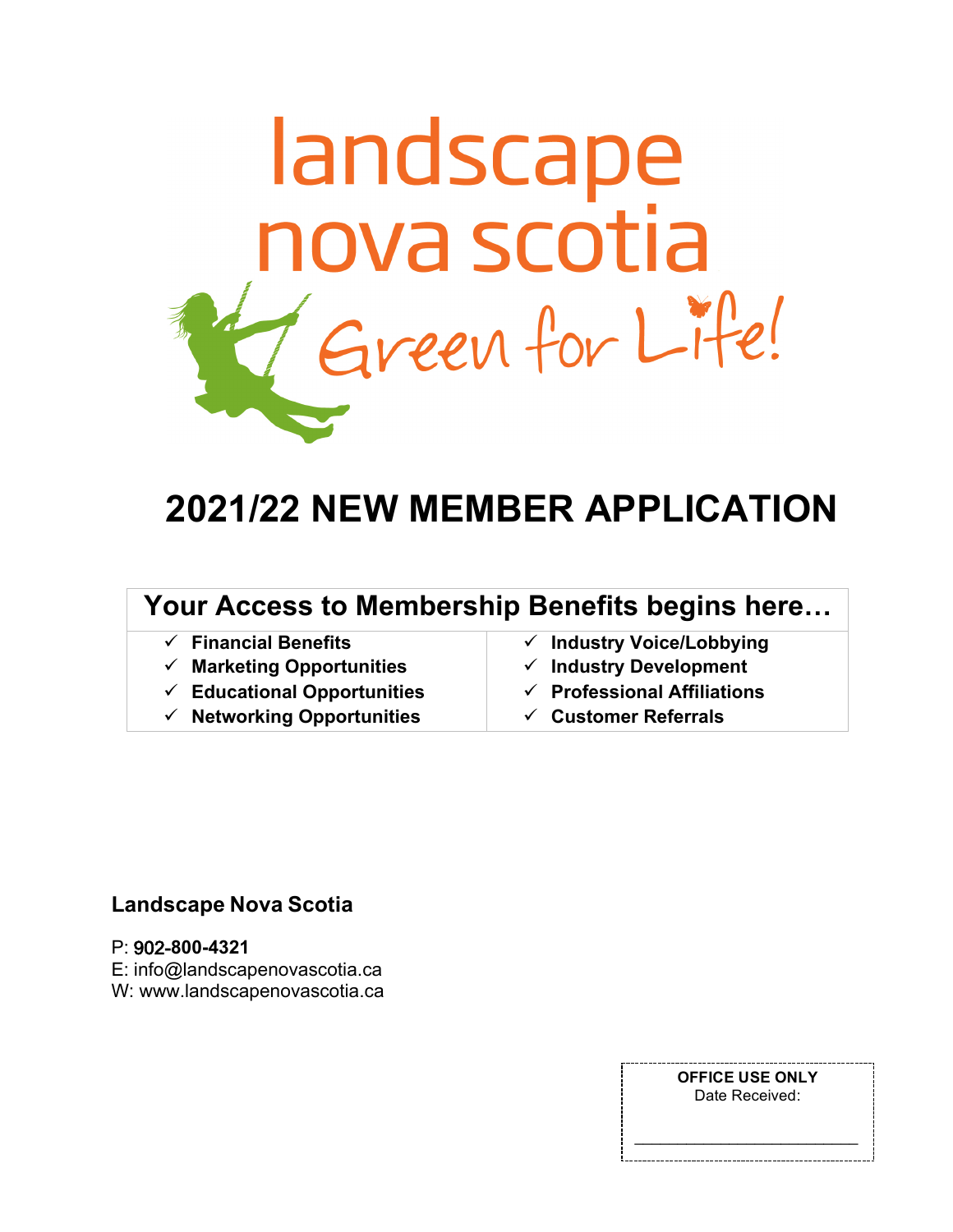

#### **Before your application can be processed, please complete ALL sections prior to submitting**

| <b>Owner's Name:</b>                                                                                                                                  |                                                                                                                                                                                                                                                                                   |  |  |  |
|-------------------------------------------------------------------------------------------------------------------------------------------------------|-----------------------------------------------------------------------------------------------------------------------------------------------------------------------------------------------------------------------------------------------------------------------------------|--|--|--|
| <b>Legal Company Name:</b>                                                                                                                            |                                                                                                                                                                                                                                                                                   |  |  |  |
| <b>Operating Company Name:</b>                                                                                                                        |                                                                                                                                                                                                                                                                                   |  |  |  |
| <b>Address:</b>                                                                                                                                       | City:<br><b>Province:</b>                                                                                                                                                                                                                                                         |  |  |  |
| <b>Postal Code:</b>                                                                                                                                   | Tel:<br>Fax:                                                                                                                                                                                                                                                                      |  |  |  |
| <b>Years in Business:</b>                                                                                                                             | Cell:<br><b>Website:</b>                                                                                                                                                                                                                                                          |  |  |  |
| <b>Primary Contact:</b>                                                                                                                               | <b>Primary Email:</b>                                                                                                                                                                                                                                                             |  |  |  |
| <b>Secondary Contact:</b>                                                                                                                             | <b>Secondary Email:</b>                                                                                                                                                                                                                                                           |  |  |  |
| How did you hear about Landscape Nova Scotia?                                                                                                         |                                                                                                                                                                                                                                                                                   |  |  |  |
| A Member<br><b>Tradeshow</b>                                                                                                                          | Magazine (name):                                                                                                                                                                                                                                                                  |  |  |  |
| Website<br><b>School</b>                                                                                                                              | Other: and the control of the control of the control of the control of the control of the control of the control of the control of the control of the control of the control of the control of the control of the control of t                                                    |  |  |  |
| Select the region(s) applicable to your company:                                                                                                      |                                                                                                                                                                                                                                                                                   |  |  |  |
| Yarmouth<br>South Shore<br>Eastern Shore<br>Northern<br>Select all business categories that are applicable to your company:                           | Annapolis Valley<br><b>HRM</b><br>Out of Province<br>Cape Breton                                                                                                                                                                                                                  |  |  |  |
| Arborist<br>Consultant<br>Dealership<br>Education<br>Excavation<br>Garden Centre<br>Lawncare<br>Government<br>Grower - Greenhouse<br>Grower - Nursery | Horticultural - Services<br>Snow Removal<br>Horticultural - Supplies<br>Sprayer<br>Hydroseeding<br><b>Student</b><br>Irrigation - Contractor<br><b>Tree Mover</b><br>Irrigation - Supplies<br>Special<br>Other:<br>Landscape Carpentry<br>Landscape Masonry<br>Landscape Supplies |  |  |  |

(Retail)

¨ Grower - Sod

2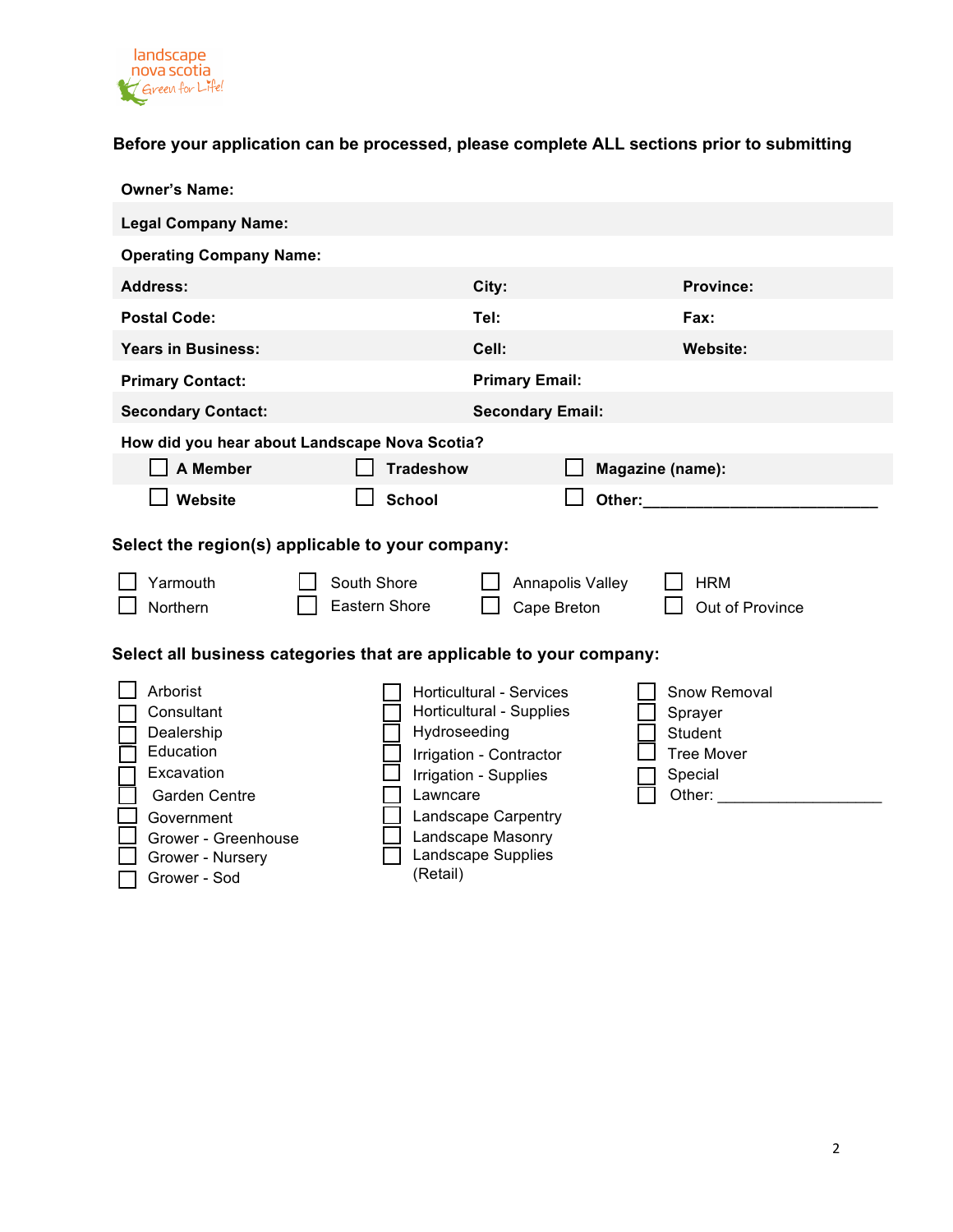

#### **Required:**

| HST Registration Number or Registry of Joint Stock Number:<br>Liability Insurance - Copy of Certificate of Insurance is attached<br>WCB Clearance Letter attached (if applicable) |
|-----------------------------------------------------------------------------------------------------------------------------------------------------------------------------------|
| Have you operated in the horticultural industry under another name?<br>Yes<br>No<br>If yes, please state name and date of operation:<br>End Date:<br>Start Date:                  |
| Are you affiliated with any other company?<br>No<br>  Yes<br>If yes, Name:                                                                                                        |
| Are you currently a member of other associations?<br>Yes<br>No                                                                                                                    |
| If yes, please list the associations below:                                                                                                                                       |
|                                                                                                                                                                                   |
|                                                                                                                                                                                   |
|                                                                                                                                                                                   |
|                                                                                                                                                                                   |

#### **TradeReferences - \*Required Information\***

As a new member, you are required to obtain two references who are CURRENT active members of LNS. Family members are not a viable reference. Please obtain permission from your references as they will be contacted by LNS's Membership Committee prior to application approval

#### **Active Member Reference #1:**

| <b>Company Name:</b>                |                 | <b>Contact Name:</b> |        |
|-------------------------------------|-----------------|----------------------|--------|
| Phone:                              | Website:        |                      | Email: |
| <b>Description of Relationship</b>  |                 | Years known:         |        |
|                                     |                 |                      |        |
| <b>Active Member Reference #2:</b>  |                 |                      |        |
| <b>Company Name:</b>                |                 | <b>Contact Name:</b> |        |
| Phone:                              | <b>Website:</b> |                      | Email: |
| <b>Description of Relationship:</b> |                 | Years known:         |        |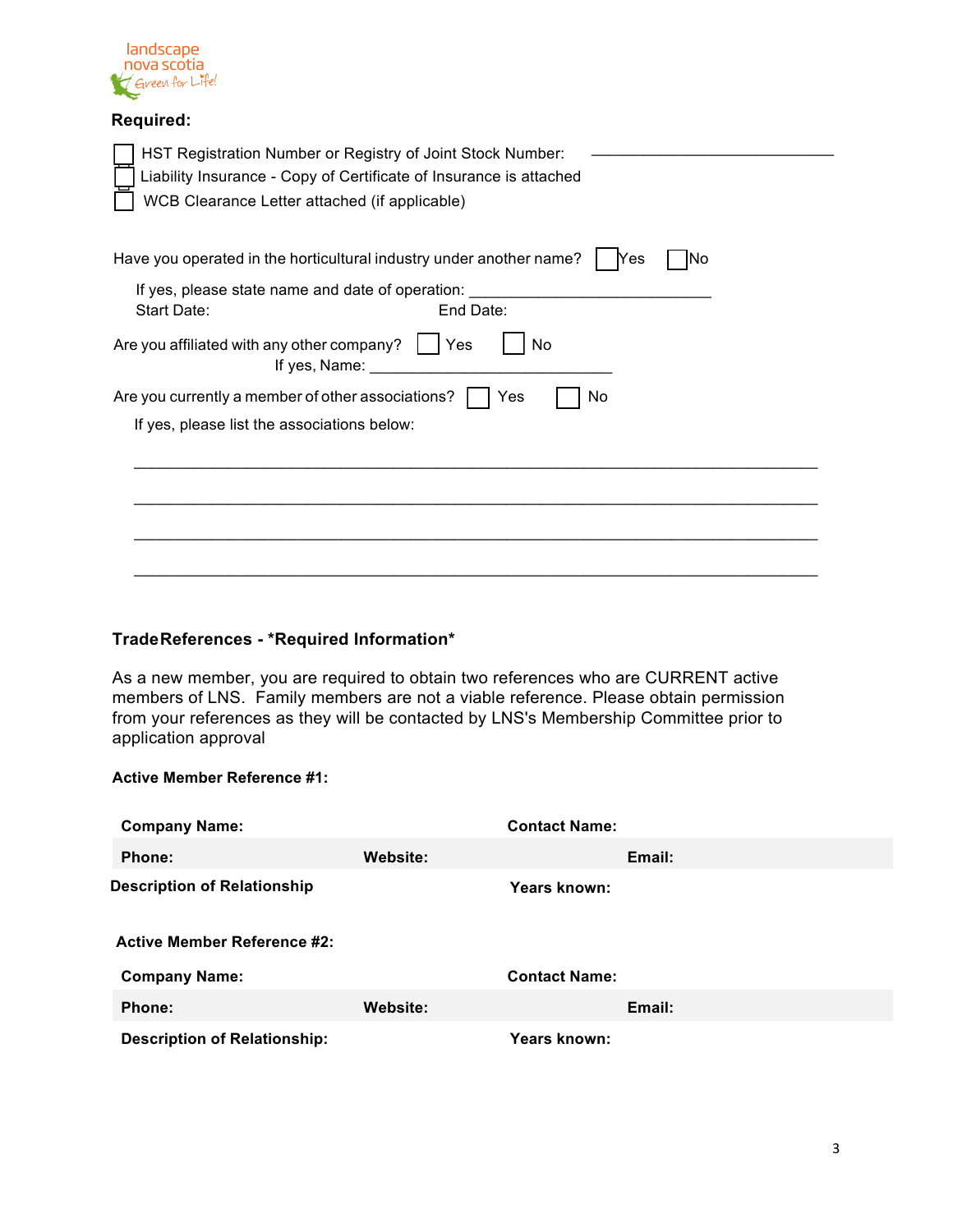**Annual Membership Dues:** 

### **Applications received between May 1 - October 31 will be prorated for the months remaining.**

#### **Full fees for the next fiscal year will also be applied, which includes a 2% increase.**

| <b>Membership Type</b>                                                                             | <b>Description</b>                                                                                                                                                                                                                                                                                                                                                                                                                                                                                                                            | Fee         | <b>HST</b> | Total    |
|----------------------------------------------------------------------------------------------------|-----------------------------------------------------------------------------------------------------------------------------------------------------------------------------------------------------------------------------------------------------------------------------------------------------------------------------------------------------------------------------------------------------------------------------------------------------------------------------------------------------------------------------------------------|-------------|------------|----------|
| Active                                                                                             | Active members are companies, societies,<br>partnerships and sole proprietorships operating in<br>NS for at least ONE FULL YEAR deriving the majority of their income from horticulture services.<br>Providing both soft and hard landscaping services.<br>Examples: contractors, designers, grounds<br>maintenance, irrigation, lawncare, growers,<br>gardencentre, arborist, interior plantscape,<br>hydroseeding, snow & ice removal. Eligible for full<br>benefits, have the right to attend meetings,<br>become a board member and vote. | \$539.31    | \$80.90    | \$620.21 |
| Corporate<br>Affiliate/Trade<br><b>Suppliers</b>                                                   | Trade Suppliers operating in NS are suppliers<br>providing a product or serviceto the horticulture<br>industry. Eligible for full benefits, have the right to<br>attend meetings, become a board member and<br>vote.                                                                                                                                                                                                                                                                                                                          | \$539.31    | \$80.90    | \$620.21 |
| Horticultural<br>Affiliate                                                                         | Educational, Horticultural Society, Partners,<br>Government recent Graduate open to individuals,<br>Societies. Not eligible for member benefits or<br>voting.                                                                                                                                                                                                                                                                                                                                                                                 | \$91.57     | \$13.73    | \$105.30 |
| Out of Province                                                                                    | Affiliate Membership except that their connection<br>with NS is not sufficient to qualify for membership<br>in other categories. Not eligible for member<br>benefits or voting.                                                                                                                                                                                                                                                                                                                                                               | \$153.46    | \$23.01    | \$176.48 |
| Student/Volunteer                                                                                  | Not eligible for member benefits or voting.                                                                                                                                                                                                                                                                                                                                                                                                                                                                                                   | <b>FREE</b> |            |          |
| LNS reserves the right to place the company in a membership category as defined in the<br>By-Laws. |                                                                                                                                                                                                                                                                                                                                                                                                                                                                                                                                               |             |            |          |

| Would you like to be a volunteer with Landscape Nova Scotia?                                                                     |                                |  |
|----------------------------------------------------------------------------------------------------------------------------------|--------------------------------|--|
| <b>LNS Industry Committee</b>                                                                                                    | Help Organize LNS Events       |  |
| <b>LNS Board Member</b>                                                                                                          | Sponsorship Committee          |  |
| Trade Shows/HortEast                                                                                                             | <b>CNLA Industry Committee</b> |  |
| LNS is a member of the Canadian Nursery Landscape Association (CNLA) and has full<br>representation on their Board of Directors. |                                |  |